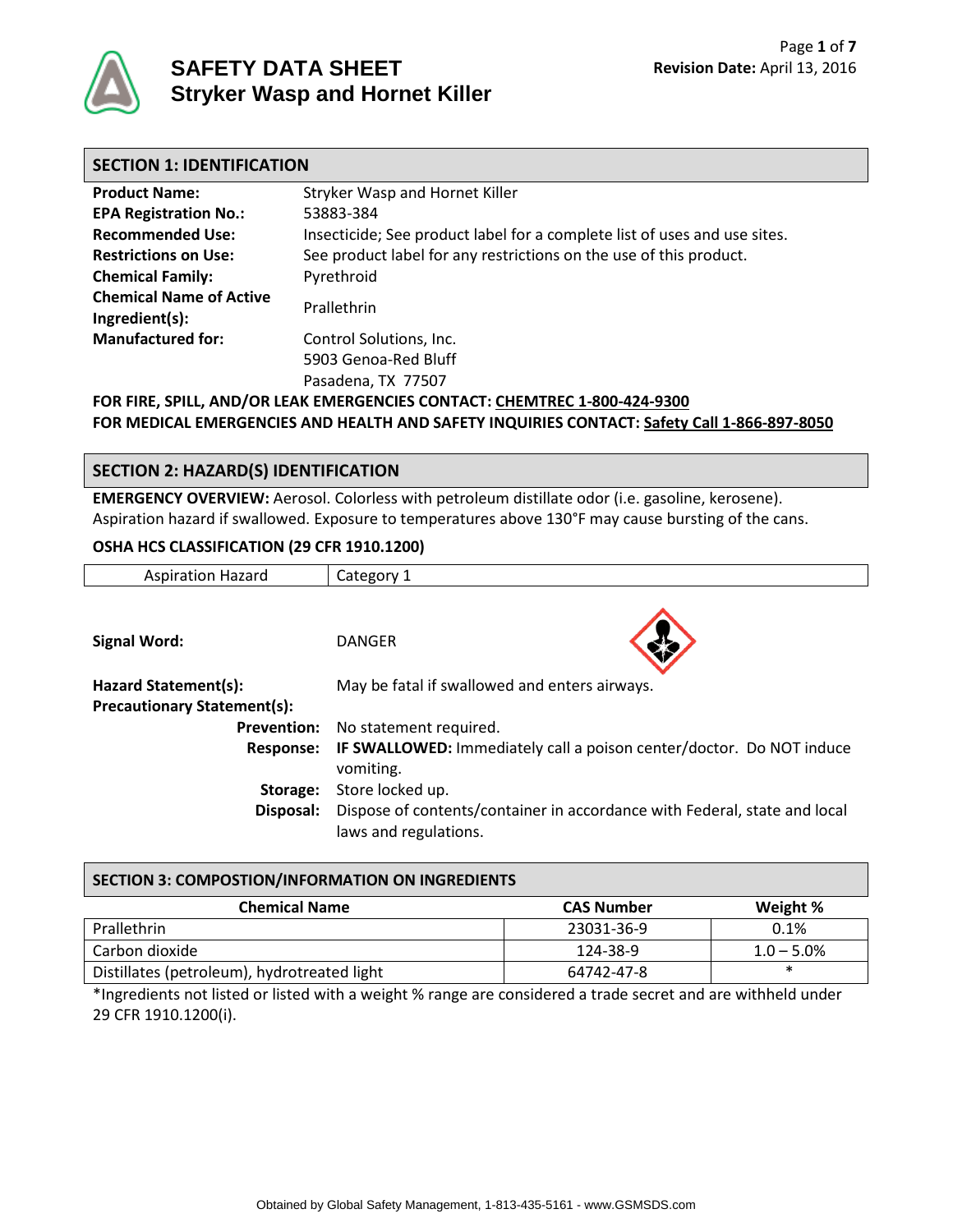#### **SECTION 4: FIRST AID MEASURES**

| IF IN EYES:        | Hold eyes open and rinse slowly and gently with water for 15-20 minutes. Remove<br>contact lenses, if present, after the first 5 minutes, then continue rinsing eyes. Call a<br>poison control center or doctor for treatment advice.     |
|--------------------|-------------------------------------------------------------------------------------------------------------------------------------------------------------------------------------------------------------------------------------------|
| IF ON SKIN:        | Take off contaminated clothing. Rinse skin immediately with plenty of water for 15-20<br>minutes. Call a poison control center or doctor for treatment advice.                                                                            |
| <b>IF INHALED:</b> | Move person to fresh air. If person is not breathing, call 911 or an ambulance; then<br>give artificial respiration, preferably mouth-to-mouth if possible. Call a poison control<br>center or doctor for further treatment advice.       |
| IF SWALLOWED:      | Immediately call a poison control center or doctor. Do not induce vomiting unless told<br>to do so by a poison control center or doctor. Do not give any liquid to the person. Do<br>not give anything by mouth to an unconscious person. |

**Note to Physician:** Contains a petroleum distillate – vomiting may cause aspiration pneumonia. **Most important symptoms/effects, acute and delayed:** None known

# **SECTION 5: FIRE-FIGHTING MEASURES**

| <b>Suitable Extinguishing Media:</b>         | Foam, dry powder, carbon dioxide                                     |
|----------------------------------------------|----------------------------------------------------------------------|
| <b>Unsuitable Extinguishing Media:</b>       | Water jet                                                            |
| <b>Hazardous Combustion Products:</b>        | Thermal decomposition may produce toxic oxides of carbon.            |
|                                              | Evacuate area and fight fire upwind from a safe distance to avoid    |
|                                              | hazardous vapors and decomposition products. Foam and/or dry         |
| <b>Special Protective Equipment &amp;</b>    | chemical are preferred to minimize environmental contamination. If   |
| <b>Precautions:</b>                          | water is used, dike and collect water to prevent run-off. Wear self- |
|                                              | contained breathing apparatus and full fire-fighting turn-out gear   |
|                                              | (Bunker gear).                                                       |
| <b>Unusual Fire &amp; Explosion Hazards:</b> | Aerosol container contains flammable gas under pressure.             |

# **SECTION 6: ACCIDENTAL RELEASE MEASURES**

| <b>Personal Precautions:</b>      | See Section 8 for personal protection equipment.                                                                                                                                                                                                                                                                                                                                 |
|-----------------------------------|----------------------------------------------------------------------------------------------------------------------------------------------------------------------------------------------------------------------------------------------------------------------------------------------------------------------------------------------------------------------------------|
| <b>Environmental Precautions:</b> | Keep spilled material and any rinsate from contaminating soil or from<br>entering sewage and drainage systems and bodies of water.                                                                                                                                                                                                                                               |
| <b>Methods for Containment:</b>   | Isolate the spill area. Keep unnecessary and unprotected personnel from<br>entering. Absorb small spills with sand, vermiculite or other inert<br>absorbent. Dike large spills using absorbent or impervious material such as<br>clay or sand. Recover and contain as much free liquid as possible for reuse.<br>Allow absorbed material to solidify and scrape up for disposal. |
| <b>Methods for Clean-up:</b>      | Place contaminated material in appropriate container for disposal. After<br>removal, flush contaminated area thoroughly with water. Pick up wash<br>liquid with additional absorbent and place in a disposable container. Do not<br>put spilled material back in the original container.                                                                                         |
| <b>Other Information:</b>         | None known                                                                                                                                                                                                                                                                                                                                                                       |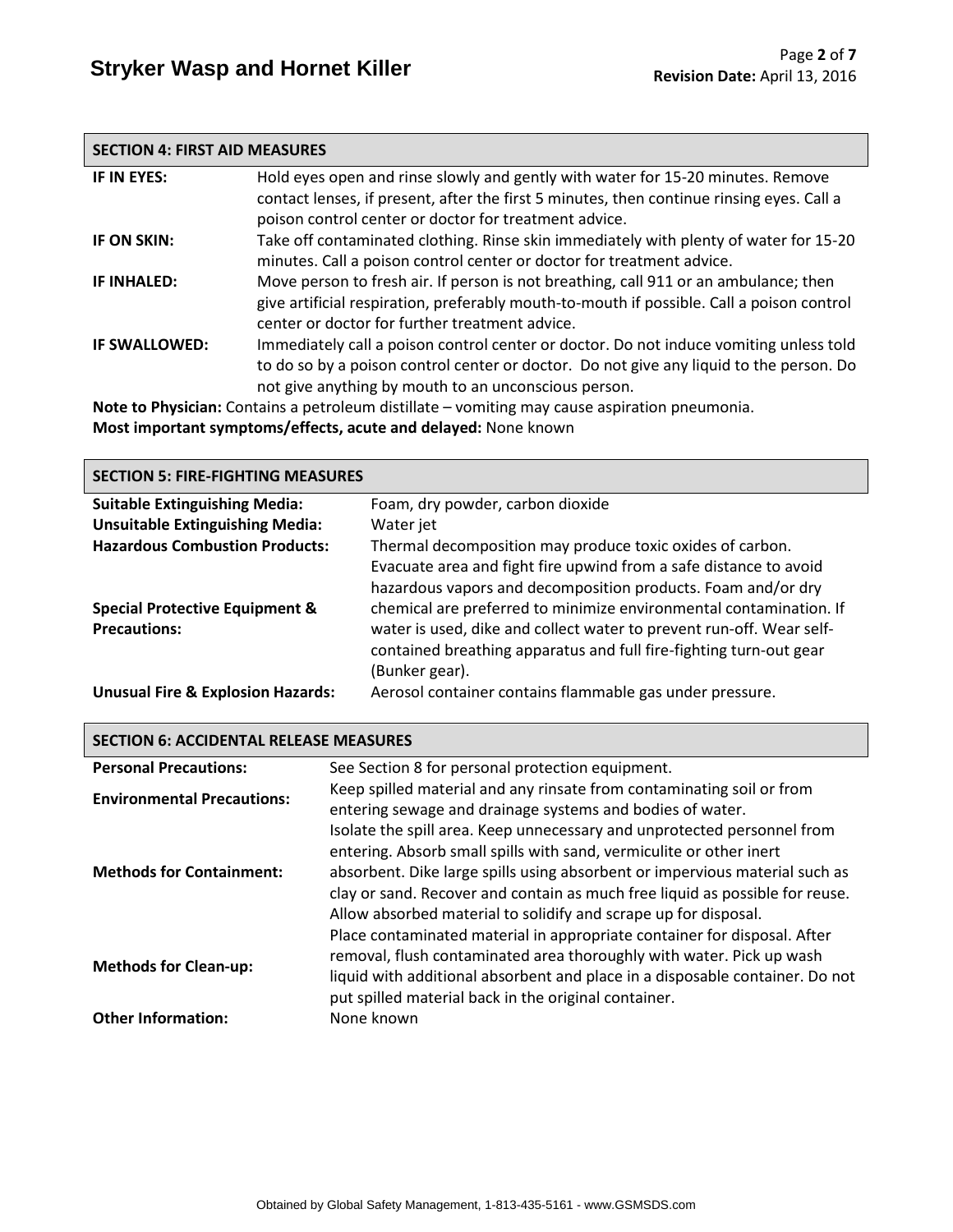# **SECTION 7: HANDLING AND STORAGE**

|                                                                                               |                       | RECOMMENDATIONS ARE INTENDED FOR MANUFACTURING, PACKAGING AND COMMERCIAL                        |  |  |
|-----------------------------------------------------------------------------------------------|-----------------------|-------------------------------------------------------------------------------------------------|--|--|
|                                                                                               |                       | BLENDING WORKERS. PESTICIDE APPLICATORS AND WORKERS must refer to the product label             |  |  |
|                                                                                               |                       | and Directions for Use attached to the product for Agricultural Use Requirements in             |  |  |
| Handling:                                                                                     |                       | accordance with the EPA Worker Protection Standard 40 CFR part 170. Handle and open             |  |  |
|                                                                                               |                       | container in a manner as to prevent spillage. Do not eat, drink or smoke while handling this    |  |  |
|                                                                                               |                       | product. Immediately wash off accidental splashes of the concentrate or spray mixture from      |  |  |
| skin, clothing and out of eyes.                                                               |                       |                                                                                                 |  |  |
| Storage:                                                                                      |                       | See pesticide label for full information on product storage. Do not contaminate water, food     |  |  |
|                                                                                               |                       | or feed by storage of this product. Store away from sources of heat, out of direct sunlight and |  |  |
|                                                                                               |                       | away from incompatible materials. Pesticides should be stored in secured areas away from        |  |  |
|                                                                                               | children and animals. |                                                                                                 |  |  |
| <b>Storage Temperature (Min/Max):</b>                                                         |                       | Store below 130°F.                                                                              |  |  |
| <b>Product Incompatibilities:</b><br>Strong oxidizing agents, alkali or alkaline-earth metals |                       |                                                                                                 |  |  |

# **SECTION 8: EXPOSURE CONTROLS/PERSONAL PROTECTION**

**Users of a pesticide product must refer to the product label for personal protective equipment requirements.**

#### **Exposure Guidelines:**

| <b>COMPONENT</b>                     | <b>OSHA PEL</b>         | <b>ACGIH TLV</b>            | <b>NIOSH REL</b> |
|--------------------------------------|-------------------------|-----------------------------|------------------|
| Distillates (petroleum) hydrotreated |                         | 200 mg/m <sup>3</sup> : TWA |                  |
| light                                |                         | non-aerosol total           |                  |
|                                      |                         | hydrocarbon vapor           |                  |
|                                      | 5,000 ppm/              | 5,000 ppm: TWA              |                  |
| Carbon dioxide                       | 9,000 mg/m <sup>3</sup> | 30,000 ppm: STEL            |                  |

| <b>Engineering Controls:</b>      | Provide general or local exhaust ventilation systems to maintain airborne<br>concentrations below OSHA PELs or other specified exposure limits. Local exhaust<br>ventilation is preferred.                                                                                                                                                                                                                                                                                                                                                              |  |  |
|-----------------------------------|---------------------------------------------------------------------------------------------------------------------------------------------------------------------------------------------------------------------------------------------------------------------------------------------------------------------------------------------------------------------------------------------------------------------------------------------------------------------------------------------------------------------------------------------------------|--|--|
| <b>Respiratory Protection:</b>    | In areas of poor ventilation, use a NIOSH approved respirator with<br>cartridges/canisters approved for petroleum distillates.                                                                                                                                                                                                                                                                                                                                                                                                                          |  |  |
| <b>Eye Protection:</b>            | Chemical goggles or safety glasses and full-face shield.                                                                                                                                                                                                                                                                                                                                                                                                                                                                                                |  |  |
| <b>Protective Gloves:</b>         | Chemical-resistant gloves such as barrier laminate, butyl rubber, nitrile,<br>neoprene rubber, polyvinyl chloride (PVC) or Viton.                                                                                                                                                                                                                                                                                                                                                                                                                       |  |  |
| <b>Other Protective Clothing:</b> | Long-sleeved shirt, long pants and shoes plus socks.                                                                                                                                                                                                                                                                                                                                                                                                                                                                                                    |  |  |
| <b>General Safety Measures:</b>   | Wash hands before eating, drinking, chewing gum, using tobacco, or using<br>the toilet. Remove clothing immediately after handling this product. Wash<br>outside of gloves before removing. Discard clothing and other absorbent<br>materials that have been drenched or heavily contaminated with this<br>product's concentrate. Do not reuse them. Follow manufacturer's<br>instructions for cleaning and maintaining PPE. If no such instructions for<br>washables, use detergent and hot water. Keep and wash PPE separately from<br>other laundry. |  |  |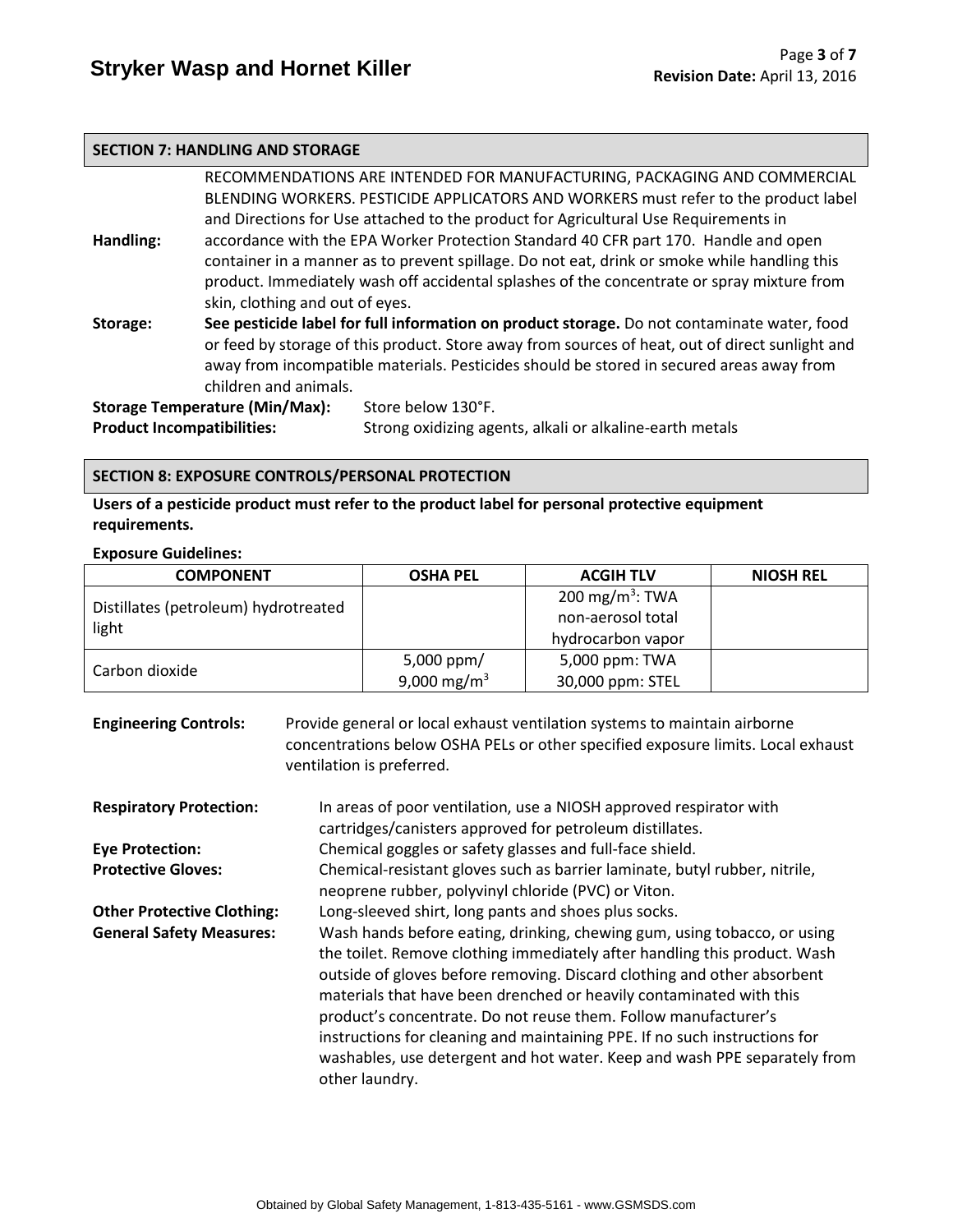| <b>SECTION 9: PHYSICAL AND CHEMICAL PROPERTIES</b> |                                           |                                            |                   |  |
|----------------------------------------------------|-------------------------------------------|--------------------------------------------|-------------------|--|
| Appearance:                                        | Colorless aerosol                         | <b>Upper/Lower Flammability</b><br>Limits: | Not determined    |  |
| Odor:                                              | Characteristic of<br>petroleum distillate | <b>Vapor Pressure:</b>                     | Not determined    |  |
| <b>Odor Threshold:</b>                             | Not determined                            | <b>Vapor Density:</b>                      | Not determined    |  |
| pH:                                                | $5.0 - 6.0$                               | <b>Relative Density:</b>                   | 0.8 (typical)     |  |
| <b>Melting /Freezing Point:</b>                    | Not determined                            | Solubility (water):                        | Dispersible       |  |
| <b>Boiling Point/Range:</b>                        | Not determined                            | <b>Partition Coefficient:</b>              | Not determined    |  |
| <b>Flash Point:</b>                                | Not determined                            | <b>Auto-ignition Temperature:</b>          | Not determined    |  |
| <b>Evaporation Rate:</b>                           | Not determined                            | <b>Decomposition Temperature:</b>          | Not determined    |  |
| <b>Flammability:</b>                               | >18 inches, no flashback                  | <b>Viscosity:</b>                          | 2.32 cps @ 21.6°C |  |

| <b>SECTION 10: STABILITY AND REACTIVITY</b>                                |                                                                                                                                                                                                              |  |  |
|----------------------------------------------------------------------------|--------------------------------------------------------------------------------------------------------------------------------------------------------------------------------------------------------------|--|--|
| <b>Reactivity:</b>                                                         | None known                                                                                                                                                                                                   |  |  |
| <b>Chemical Stability:</b>                                                 | Stable under normal storage and handling conditions.                                                                                                                                                         |  |  |
| <b>Possibility of Hazardous Reactions:</b>                                 | The product is chemically stable.                                                                                                                                                                            |  |  |
| <b>Conditions to Avoid:</b>                                                | All sources of ignition: heat, sparks, open flame. Avoid prolonged<br>storage. Avoid electro-static discharge. Avoid contamination. Avoid<br>prolonged exposure to extreme heat. Avoid extreme temperatures. |  |  |
| <b>Incompatible Materials:</b><br><b>Hazardous Decomposition Products:</b> | Strong oxidizing agents, alkali or alkaline-earth metals<br>Thermal decomposition may produce toxic oxides of carbon.                                                                                        |  |  |

# **SECTION 11: TOXICOLOGICAL INFORMATION**

| <b>Likely Routes of Exposure:</b>   | Eye contact, Skin contact, Inhalation                                       |                                                                  |            |             |  |
|-------------------------------------|-----------------------------------------------------------------------------|------------------------------------------------------------------|------------|-------------|--|
| <b>Symptoms of Exposure:</b>        | Mild eye or skin irritation                                                 |                                                                  |            |             |  |
| Oral $LD_{50}$ :                    | >5,000 mg/kg (female rat)(Based upon similar product)                       |                                                                  |            |             |  |
| Dermal LD <sub>50</sub> :           |                                                                             | >5,000 mg/kg (male/female rat) (Based upon similar product)      |            |             |  |
| Inhalation LC <sub>50</sub> :       |                                                                             | >2.08 mg/L (male/female rat) (Based upon similar product)        |            |             |  |
| <b>Eye Irritation/Damage:</b>       |                                                                             | Slightly irritating (rabbit) (Based upon similar product)        |            |             |  |
| <b>Skin Corrosion/Irritation:</b>   |                                                                             | Moderately irritating (rabbit) (Based upon similar product)      |            |             |  |
| <b>Skin Sensitization:</b>          |                                                                             | Non-sensitizer (guinea pig) (Based upon similar product)         |            |             |  |
|                                     |                                                                             |                                                                  |            |             |  |
| <b>Chronic/Subchronic Toxicity:</b> | No data available                                                           |                                                                  |            |             |  |
| <b>Mutagenicity:</b>                |                                                                             | Based upon a number of mutagenicity studies with microorganisms, |            |             |  |
|                                     | mammalian cell culture and mammals, there is no indication that prallethrin |                                                                  |            |             |  |
|                                     | is mutagenic.                                                               |                                                                  |            |             |  |
| <b>Reproductive Toxicity:</b>       | Animal studies gave no indication of a developmental toxic effect at doses  |                                                                  |            |             |  |
|                                     | that were not toxic to the parental animals for prallethrin.                |                                                                  |            |             |  |
| <b>Neurotoxicity:</b>               | No data available                                                           |                                                                  |            |             |  |
| <b>Target Organs:</b>               | No data available                                                           |                                                                  |            |             |  |
| <b>Aspiration Hazard:</b>           | Yes. This product is considered an aspiration hazard.                       |                                                                  |            |             |  |
| Carcinogenicity:                    |                                                                             |                                                                  |            |             |  |
| <b>Chemical Name</b>                | <b>ACGIH</b>                                                                | <b>IARC</b>                                                      | <b>NTP</b> | <b>OSHA</b> |  |
| No components listed                |                                                                             |                                                                  |            |             |  |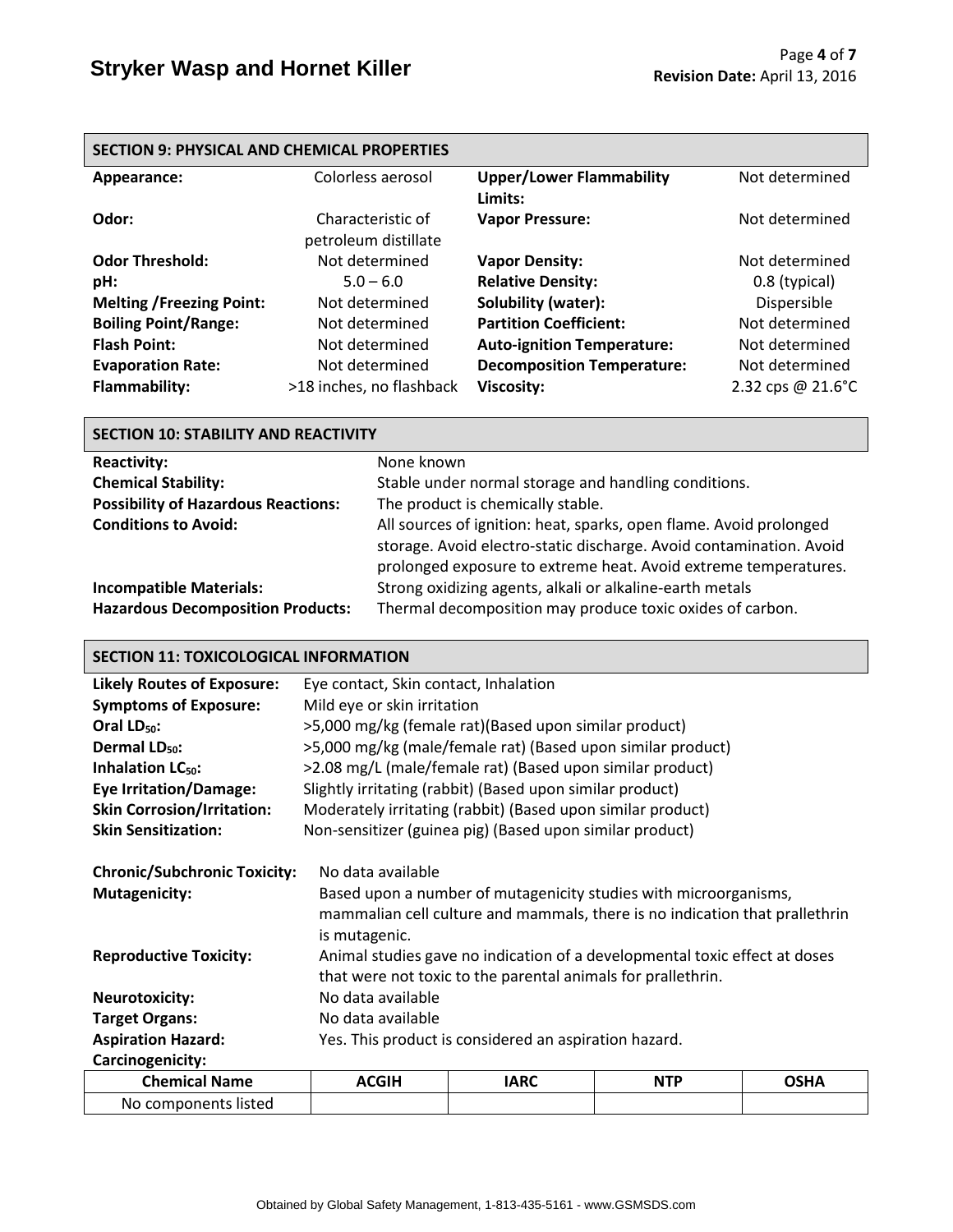#### **SECTION 12: ECOLOGICAL INFORMATION**

# **Environmental Hazards Statement from FIFRA Regulated Pesticide Label:**

Do not apply directly to water or to areas where surface water is present or to intertidal areas below the mean high water mark. Do not contaminate water by cleaning of equipment or disposal of equipment wash waters.

This pesticide is toxic to bees exposed to direct treatment on blooming crops or weeds. Do not apply this product or allow it to drift to blooming crops or weeds while bees are foraging the treatment area.

#### **ECOTOXICITY DATA:**

| <b>Fish Toxicity:</b>                 | No data available |
|---------------------------------------|-------------------|
| <b>Aquatic Invertebrate Toxicity:</b> | No data available |
| <b>Aquatic Plant Toxicity:</b>        | No data available |
| <b>Avian Toxicity:</b>                | No data available |
| <b>Honeybee Toxicity:</b>             | No data available |
|                                       |                   |
| <b>ENVIRONMENTAL EFFECTS:</b>         |                   |
| <b>Persistence and Degradability:</b> | No data available |
| <b>Bioaccumulation:</b>               | No data available |
| <b>Mobility:</b>                      | No data available |
| <b>Other Adverse Effects:</b>         | No data available |

# **SECTION 13: DISPOSAL CONSIDERATIONS**

| <b>Waste Disposal:</b>       | Refer to the pesticide label for full information on disposal. Pesticide wastes are   |  |  |
|------------------------------|---------------------------------------------------------------------------------------|--|--|
|                              | toxic. Improper disposal of unused pesticide, spray mixture, or rinse water is a      |  |  |
|                              | violation of Federal law. If these wastes cannot be used according to label           |  |  |
|                              | instructions, contact your State Pesticide or Environmental Control Agency or the     |  |  |
|                              | Hazardous Waste representative at the nearest EPA Regional Office for guidance in     |  |  |
|                              | proper disposal methods.                                                              |  |  |
| <b>Container Disposal:</b>   | Refer to the pesticide label for full information on disposal. Do not puncture or     |  |  |
|                              | incinerate! Empty container by using the product in accordance with the label         |  |  |
|                              | directions.                                                                           |  |  |
| <b>RCRA Characteristics:</b> | It is the responsibility of the individual disposing of this product to determine the |  |  |
|                              | RCRA classification and hazard status of the waste. [Enter appropriate product]       |  |  |
|                              | specific code if applicable.]                                                         |  |  |

# **SECTION 14: TRANSPORTATION INFORMATION**

| <b>DOT</b><br>(Ground):     | UN1950, Aerosols, flammable (Contains Hydrotreated Light Distillates (Petroleum)), 2.1<br>This product may be classified as Limited Quantity. |
|-----------------------------|-----------------------------------------------------------------------------------------------------------------------------------------------|
| <b>IMDG</b><br>$($ Sea $):$ | UN1950, Aerosols, flammable (Contains Hydrotreated Light Distillates (Petroleum)), 2.1                                                        |
| <b>IATA</b><br>(Air):       | UN1950, Aerosols, flammable (Contains Hydrotreated Light Distillates (Petroleum)), 2.1                                                        |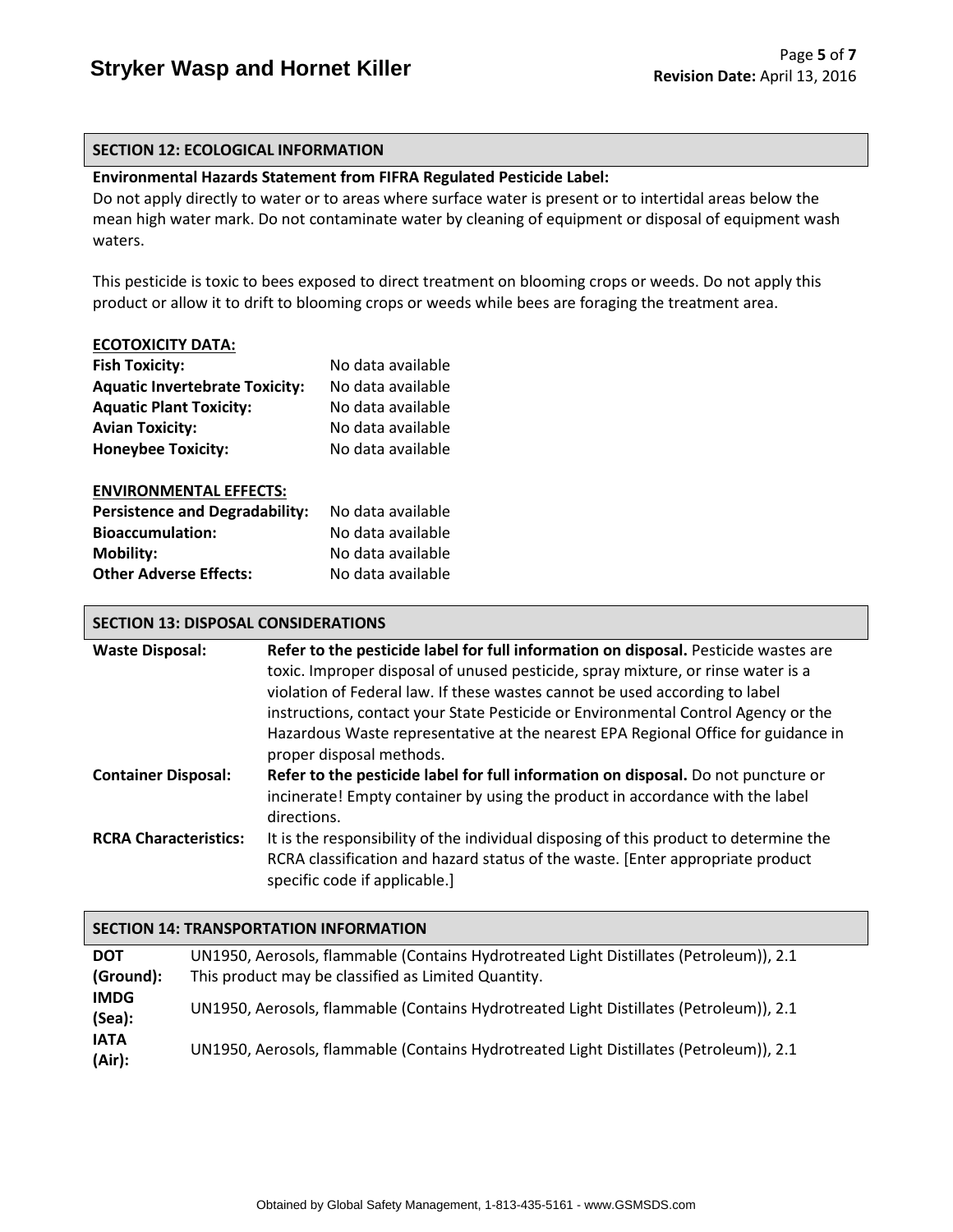# **SECTION 15: REGULATORY INFORMATION**

**Labeling Requirements Under FIFRA:** This chemical is a pesticide product registered by the Environmental Protection Agency and is subject to certain labeling requirements under federal pesticide law. These requirements differ from the classification criteria and hazard information required for safety data sheets and for workplace labels of non-pesticide chemicals. Following is the hazard information as required on the pesticide label:

#### CAUTION

Causes moderate eye irritation. Avoid contact with eyes, skin or clothing. Wash thoroughly with soap and water after handling and before eating, drinking, chewing gum, using tobacco or using the toilet. Remove contaminated clothing and launder before reuse.

| <b>TSCA Inventory:</b> | This product is exempt from TSCA inventory listing requirements as it is solely for |
|------------------------|-------------------------------------------------------------------------------------|
|                        | FIFRA regulated use.                                                                |

**SARA Title III Information:**

 **Section 302 – Extremely hazardous substances:**

 **Section 311/312** – **Hazard Categories:** Acute (Immediate); Chronic (Delayed); Fire; Sudden Release of Pressure

 **Section 313 –** This product contains a chemical or chemicals which are subject to the reporting requirements of the Act and Title 40 of the Code of Federal Regulations, Part 372:

| <b>Chemical Name</b> | CAS Number | Weight % |
|----------------------|------------|----------|
| No components listed |            |          |

**CERCLA –** This product contains the following chemicals which have a reportable quantity (RQ) under the Comprehensive Environmental Response, Compensation and Liability Act (CERCLA):

| <b>Chemical Name</b> | <b>CAS Number</b> | RQ | <b>Quantity of</b><br><b>Finished Product</b> |
|----------------------|-------------------|----|-----------------------------------------------|
| No components listed |                   |    |                                               |

#### **CALIFORNIA PROPOSITION 65:**

| <b>Chemical Name</b> | <b>CAS Number</b> | Prop 65 Category(ies) |
|----------------------|-------------------|-----------------------|
| No components listed |                   |                       |

#### **U.S. STATE RIGHT-TO-KNOW REGULATIONS:**

| <b>Chemical Name</b>                        | New Jersey | <b>Massachusetts</b> | <b>Pennsylvania</b> |
|---------------------------------------------|------------|----------------------|---------------------|
| Carbon dioxide                              |            |                      |                     |
| Distillates (petroleum), hydrotreated light |            |                      |                     |